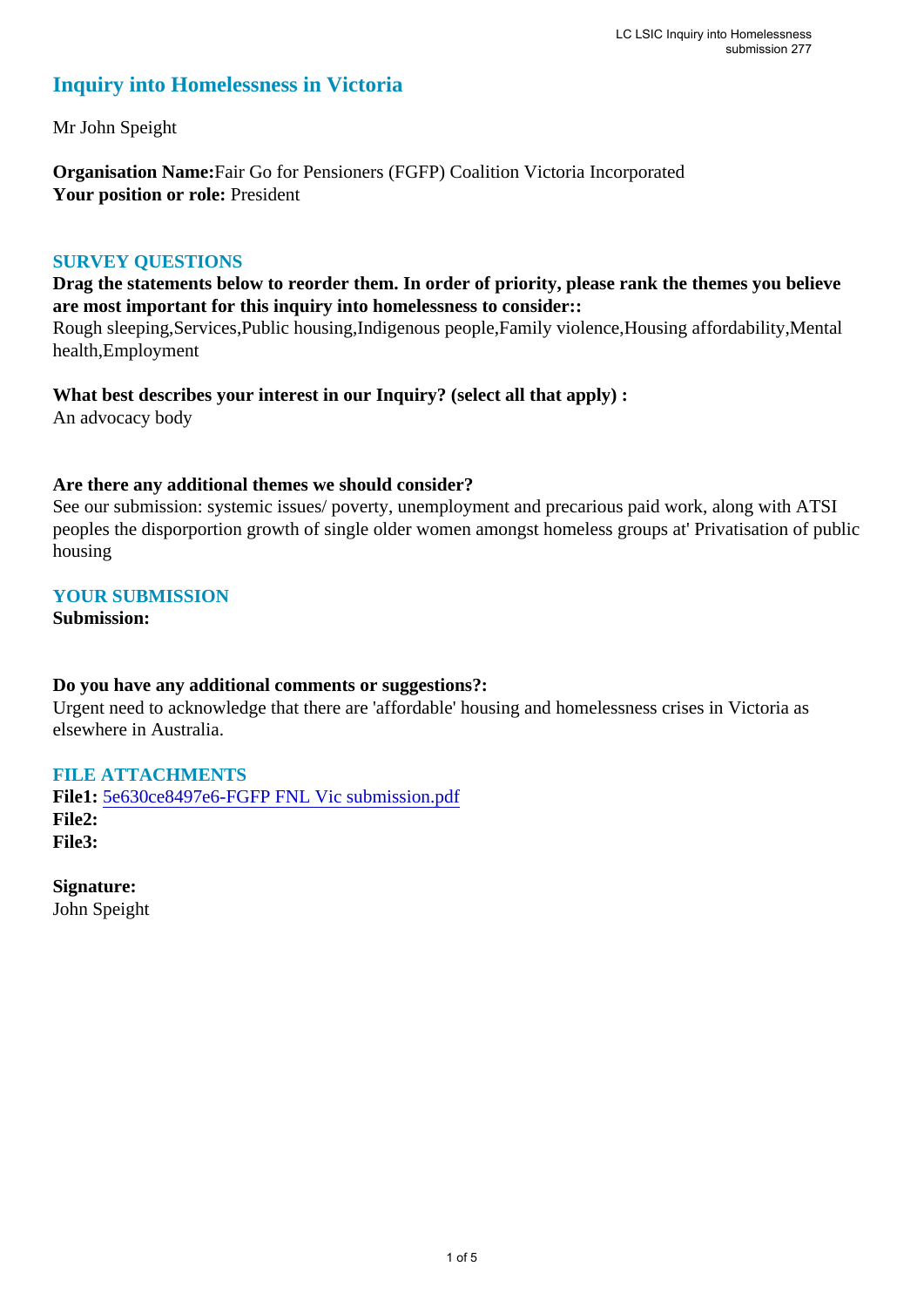#### **Parliamentary Inquiry into Homelessness in Victoria Submission by Fair Go for Pensioners (FGFP) Coalition Victoria Incorporated.**

FGFP established in 2007 is a diverse coalition with membership representing ethnic, community - service providers, peace and faith groups - and retired unionists groups. An individual section was established in December 2013.

FGFP advocates for social justice and inclusion for 'pensioners' and other low-income groups marginalised by financial hardship, poverty and inequality. FGFP is run by volunteers and funded entirely by donations. FGFP is non-party political.

#### **'Australian Dream'**

The 'Australian Dream' of home ownership is fading fast and renting is becoming permanent not a temporary housing option across age groups *Productivity Commission* 2017.

Housing research clearly demonstrates that major shifts in housing options are well underway and that there is an 'affordable' housing crisis in Victoria as elsewhere in Australia.

Housing tenure shifts are happening at the same time that Australian governments continue to drive investment in private market-based rental housing and 'community housing' for 'affordable' housing options and away from 'public housing'.

As Beattie 2019 statistics show renters are now 30% of Australian households with most 27% renting via private landlords and only 3% in public housing down from 6% two decades ago. Available at [https://www.savings.com.au/home-loans/by-the-numbers-australian-home-ownership](https://www.savings.com.au/home-loans/by-the-numbers-australian-home-ownership-tenancy-statistics)[tenancy-statistics](https://www.savings.com.au/home-loans/by-the-numbers-australian-home-ownership-tenancy-statistics)

#### **Major housing tenure shifts** mean that:

- increasing numbers of renters will struggle as renters either during or throughout their adult life without major reform.
- housing tenure shifts play a significant part in determining whether people live in poverty or under constant severe financial stress.
- shifts away from public housing are a cause of homelessness.

#### **Homelessness**

Over a number of years FGFP has pointed out that homelessness is inextricably linked to 'affordable' housing and the lack of public housing as the only affordable housing for people on low and very low incomes drives more people into homelessness and poverty.

Those most affected include Aboriginal and Torres Strait Islander (ATIS) people, older people aged 65 and over, young people aged under 25, people with disability and those leaving domestic and family violence.

There is disproportionate growth of ATSI people and women, especially single older women among homeless groups.

#### **Homeless rough sleepers living on the street are the most visible sign of homelessness and of inequality (income poverty and wealth inequality) - an indelible stain on our wealthy society.**

The shortage of public housing stock in Victoria only exacerbates the unmet demand for homelessness support services.

**Homelessness support services in Victoria** remain under- resourced, restricted in the services provided so that people often do not get the support they need when they need it.

Homelessness and the need for public housing should be a national emergency and it is not.

No government has committed to immediately resolving this emergency. Instead we have passing the buck and irresponsible policy decisions not solving these basic needs of people.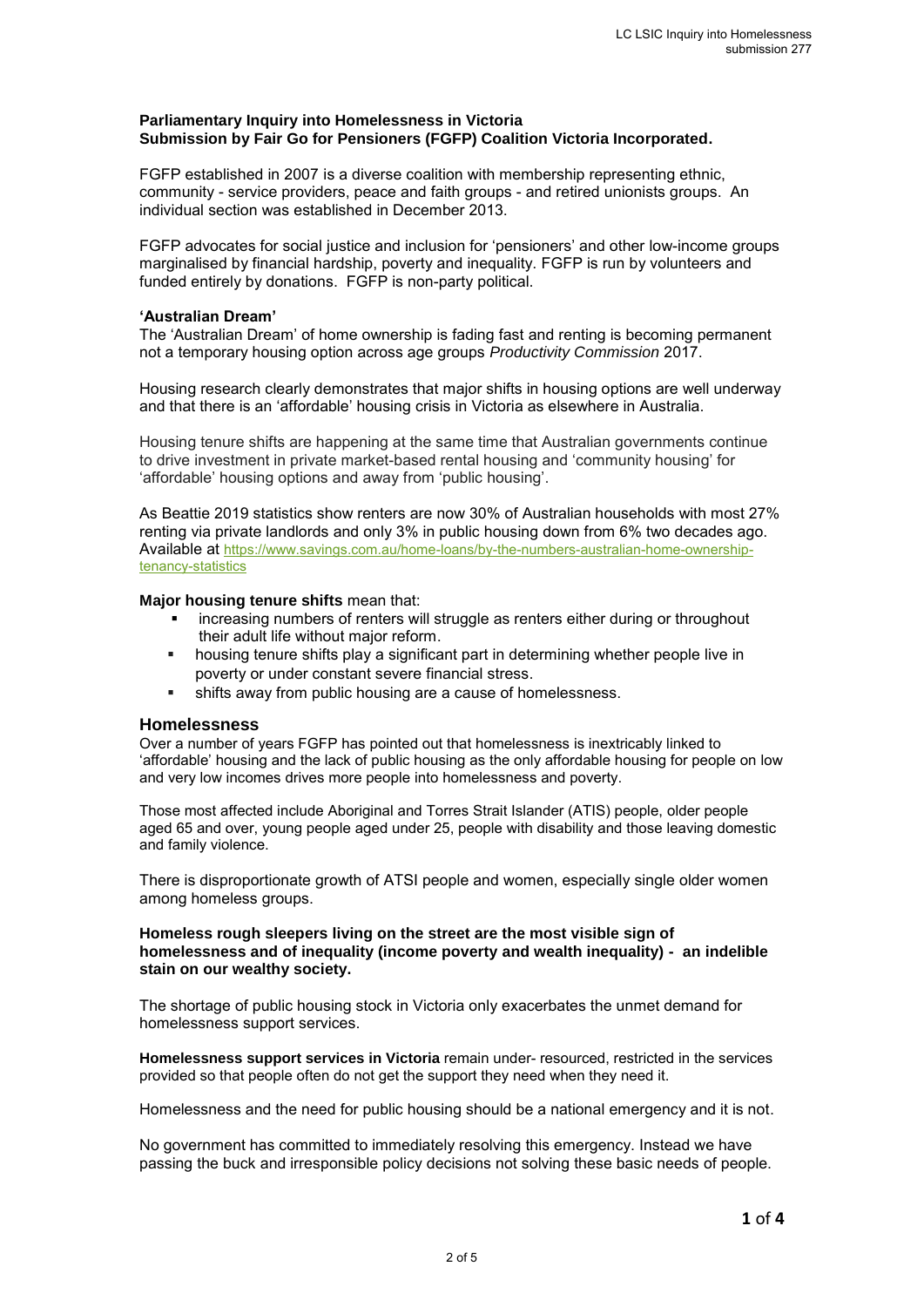Research evidence shows that the national homelessness strategy in Finland called "Housing First" works in reducing homelessness [https://www.ahuri.edu.au/research/final-reports/184.](https://www.ahuri.edu.au/research/final-reports/184)

"Housing First" has operated in Finland since 2008 with services provided from the street and night shelters through hostels and transitional housing units to independent apartments with clients having their own permanent rental dwelling lease. See infographic Appendix 1 below.

### **Key statistics: Victoria**

- 20% (24,817 58% men, 42% women) of Australia's homeless population live in Victoria ABS, Census of Population and Housing: Estimating Homelessness 2016, released March 2018 available at
- <https://www.abs.gov.au/ausstats/abs@.nsf/lookup/2049.0Media%20Release12016> 39% (9679) of people counted as homeless in Victoria on census night 2016 were young people under 25 years of aged
- Homelessness amongst women was up 8.3% (10,432 women) between 2011 and 2016 census. Council for Homeless Persons (CHP) available at [https://chp.org.au/media-releases/1-in-2-low-income-private-renters-are-in-rent-stress-as-victorias](https://chp.org.au/media-releases/1-in-2-low-income-private-renters-are-in-rent-stress-as-victorias-social-housing-expenditure-still-remains-the-lowest-in-the-country-new-data-shows/)[social-housing-expenditure-still-remains-the-lowest-in-the-country-new-data-shows/](https://chp.org.au/media-releases/1-in-2-low-income-private-renters-are-in-rent-stress-as-victorias-social-housing-expenditure-still-remains-the-lowest-in-the-country-new-data-shows/)
- 82,500 people including 24,600 children on the public housing wait list in Victoria Friends of Public Housing Victoria (FoPHV) Information Sheet titled *The Threat to Public Housing in Victoria: Where to Now?* prepared for inclusion in FGFP 2019 free conference 'Up in the Air': Fair Go for All Going Going...? held on 10 July 2019, Coburg Victoria.
- 75,000 to 100,000 vulnerable low income households in Victoria are without access to 'affordable' housing FoPHV
- Victoria's public housing stock has been in decline for years as Governments 'wriggle out of their responsibility' supporting the growth of community housing rather than public housing
- Close to 50% (49.6%) of low income private renters in Victoria are in rent stress spending 30% or more of their income on rent and often paying more than 50%.
- Of the approximately 165,000 public tenants 93% pay no more than 25% of total household gross income in rent to the Director of Housing as landlord. Figures stated by the then Minister for Housing, Martin Foley at a delegation meeting with FGFP held on 24 May 2018.

**Public Housing** refers to rental properties owned and managed by state/territory government housing authorities in Australia and provide long-term subsidised rental dwellings to lowincome and disadvantaged households. .

FGFP continues to show that Federal and State governments of the day have failed to adequately fund and deliver the provision of an essential public service: affordable, suitable and secure (long-term) rental 'public housing' maintained and well located for all who need it.

Based on the principle of the basic human right to shelter, FGFP continues to state that public housing is the only affordable housing for people on low and very low incomes to reduce homelessness, the risks of homelessness and housing inequality.

The critical role of public housing to employment, education, job search and mental and physical health and risk of homelessness is well recognised. Suffice it to note here that structural issues underpinning homelessness need to be addressed by this Inquiry.

Alarmingly, Victoria spends just over half the national average per person on public housing and community housing. According to CPH it represents \$1.32 billion dollars over three years of lost investment. FGFP says lost investment for new public housing stock.

It is important to note here that public housing is not 'community housing'. For present purposes the three key differences between public housing and community housing models of so-called affordable housing are that:

 public housing model provides housing for low and very low income households while community housing mostly provides housing for households on a wider range of low incomes.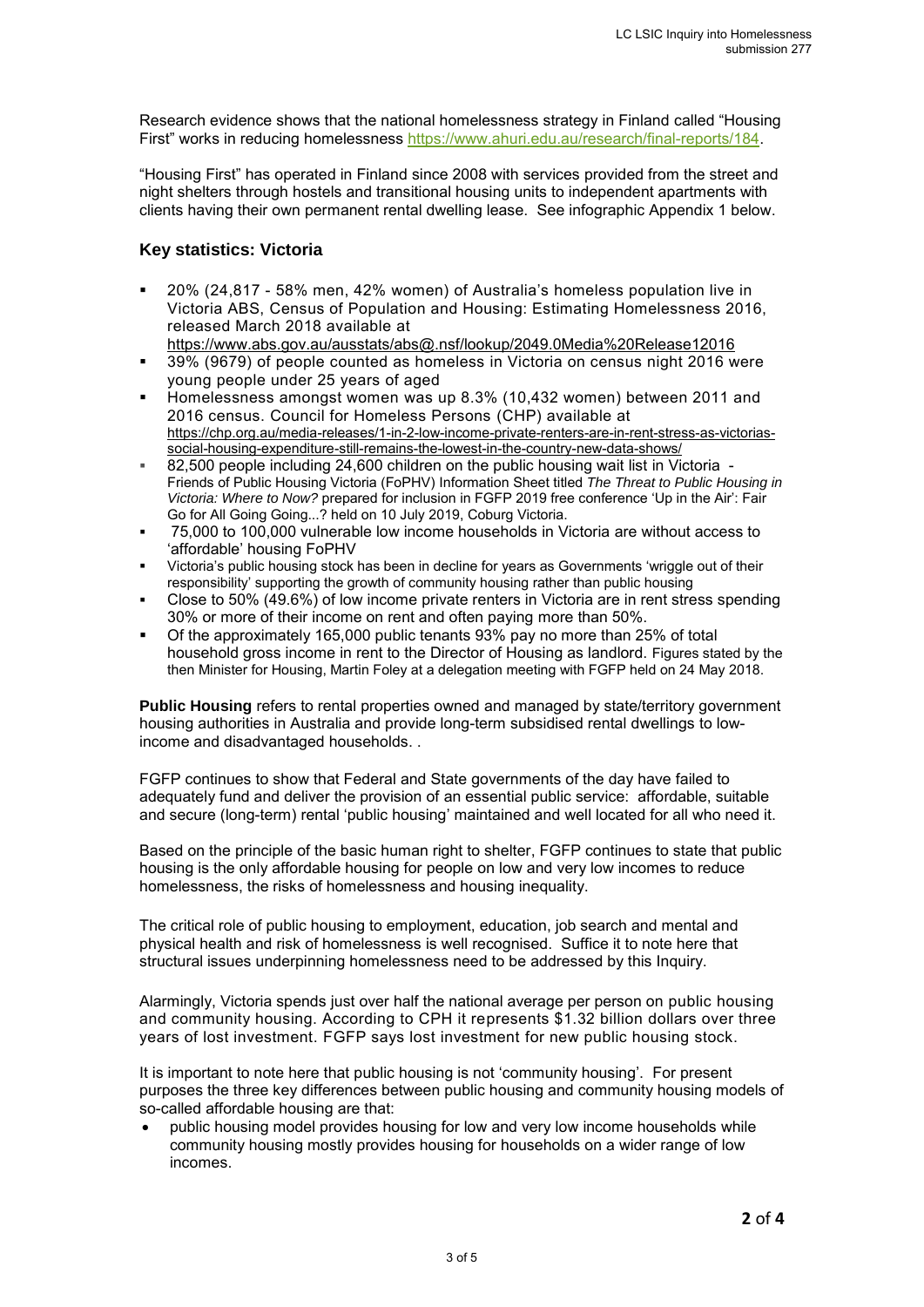current rent to income model used for determining public housing rents – no more than a maximum 25 per cent of total household gross income – means public housing tenants are protected against unforeseen circumstances such as unemployment or disability.

In contrast, community housing providers rent comprises 30 per cent of income. Also, Community housing providers (i.e. private landlords) subsidise their operations with Commonwealth Rent Assistance and from charitable tax exemptions.

 public Housing tenure is ongoing without tenancy review whereas Community Housing tenure has fixed terms from 2 to 10 years with reviews. Productivity Commission 2020 Tables 18.1 & 18.2 available at [https://www.pc.gov.au/research/ongoing/report-on-government](https://www.pc.gov.au/research/ongoing/report-on-government-services/2020/housing-and-homelessness/housing)[services/2020/housing-and-homelessness/housing.](https://www.pc.gov.au/research/ongoing/report-on-government-services/2020/housing-and-homelessness/housing)

According to the Productivity Commission 2020 The Australian Government expenditure on Commonwealth Rent Assistance (CRA) — the largest government private rental assistance program — was **\$4.4 billion in 2018-19** (table GA.6). See Chapter 18, *Productivity Commission Report on Government Services 2020* available at [https://www.pc.gov.au/research/ongoing/report-on-government-services/2020/housing-and](https://www.pc.gov.au/research/ongoing/report-on-government-services/2020/housing-and-homelessness/housing)[homelessness/housing.](https://www.pc.gov.au/research/ongoing/report-on-government-services/2020/housing-and-homelessness/housing)

The fact remains that even with CRA, still 40.5 per cent of low income households experience rental stress so that CRA does not relieve the stress of rental stress for so many low income households. Productivity Commission, Ibid, figure G.2, table GA.14.

The private rental market is failing low income households. This market does not provide actual affordable housing for low and very low income households.

The level of CRA funding if reinvested in the growth of new and renewed public housing in Victoria as elsewhere in Australia would make a significant difference to homelessness. This is not about the money and economics it is about the choices politicians make i.e. they are political decisions about what to spend revenue on, how to spend it, and on whom.

FGFP continues to put to the Victorian Government that it needs to do more, not less, to fix these unfair and inequitable 'affordable' housing and homelessness policies.

FGFP amongst others reports that income poverty is a determinant of homelessness and the lack of public housing exacerbates homelessness and housing inequality.

**'Privatisation' of public housing is a systemic issue which should be addressed by this Inquiry.** An increasing body of research studying 'privatisation' demonstrates private public partnerships (PPPs) are failing across a range of essential former public services: they are not necessarily more efficient, cheaper or provide greater informed choice or transparency. As well, the accountability governments have to the public is seriously weakened.

The Parliament of Victoria, Legislative Council, Legal and Social Issues Committee Final Report, June 2018 *Inquiry into the Public Housing Renewal Program* report that the previous redevelopment in Kensington in Inner Melbourne which was the model for the then named Public (now Social) Housing Renewal Program found that:

- decreased the total number of Public and Community houses by 36%
- decreased number of bedrooms by 54%
- reduced public housing capacity with a loss of 265 dwellings and
- sold off public land for just 5% of its market value.

https://www.parliament.vic.gov.au/images/stories/committees/SCLSI/Public\_Housing\_Renew al\_Program/LSIC\_58-.

FGFP reports that the 'privatisation' of public housing in Victoria will lead to increased homelessness and poverty and these policies are failing to serve those in need well.